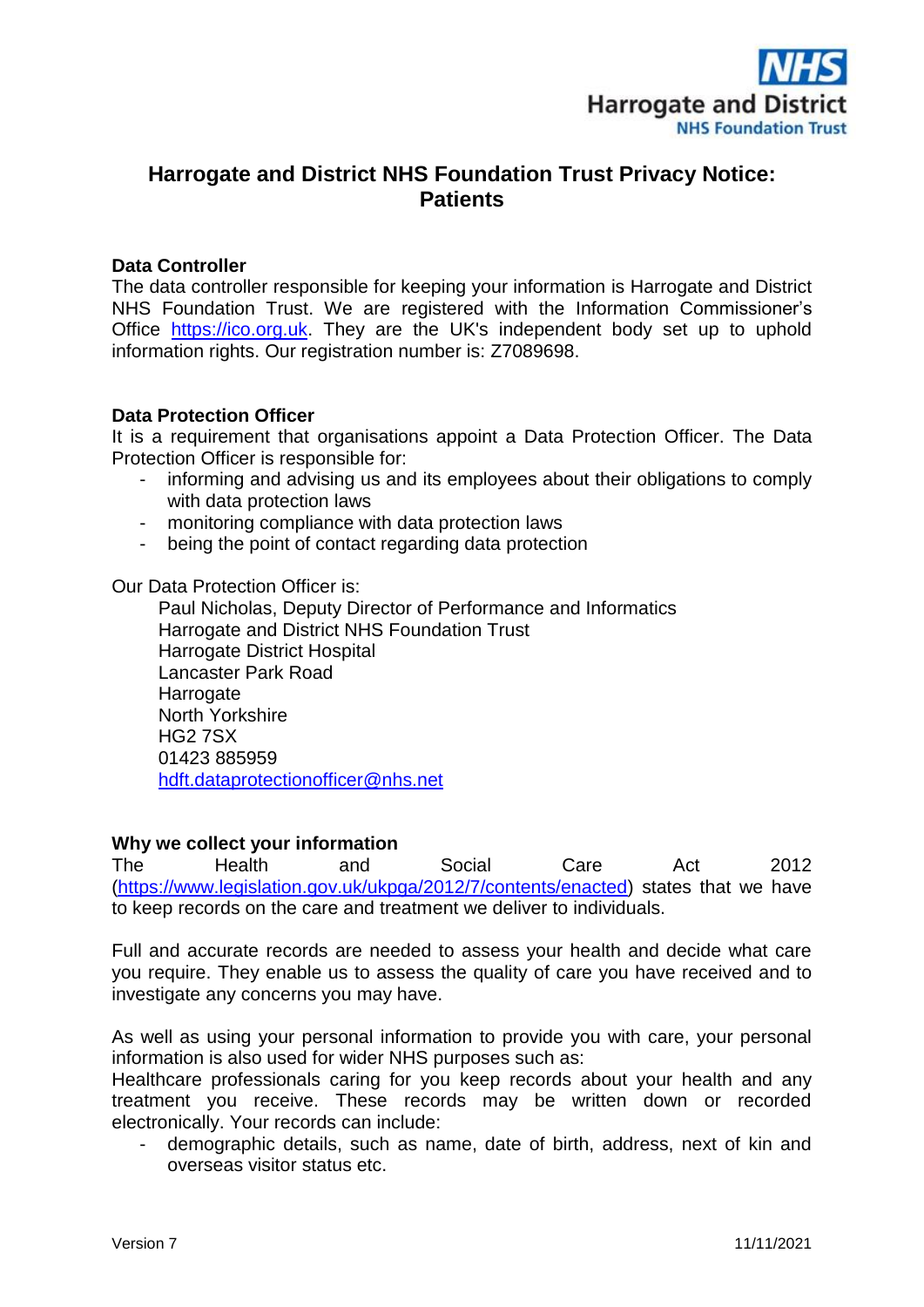- details about the treatment, care and support that you need and receive
- results of investigations, such as x-rays and laboratory tests
- relevant information from other healthcare or social care professionals or those who care for you
- relevant information about your family or social history including information about carers
- Payment details

#### **What information we collect**

Healthcare professionals caring for you keep records about your health and any treatment you receive. These records may be written down or recorded electronically. Your records can include:

- demographic details, such as name, date of birth, address, next of kin and overseas visitor status etc.
- details about the treatment, care and support that you need and receive
- results of investigations, such as x-rays and laboratory tests
- relevant information from other healthcare or social care professionals or those who care for you
- relevant information about your family or social history including information about carers
- Payment details
- CCTV:
	- o We have CCTV systems in some of our premises used by members of the public, for the purposes of public and staff safety and crime prevention and detection. CCTV is also installed on the outside of some of our buildings for the purposes of monitoring building security and crime prevention and detection. Some staff will be wearing body worn cameras.
	- o Images captured by CCTV will not be kept for longer than necessary. However, on occasions there may be a need to keep images for longer, for example where a crime is being investigated. We operate CCTV and disclose in accordance with the codes of practice issued by the Information Commissioner.

#### **Links to further information about data collection**

**Overseas Visitors**

For further information on the data we collect and share for overseas visitors please visit the below webpages:

- [https://www.gov.uk/government/publications/what-happens-to-your](https://www.gov.uk/government/publications/what-happens-to-your-data-guidance-for-overseas-patients/what-happens-to-your-data-guidance-for-overseas-patients)[data-guidance-for-overseas-patients/what-happens-to-your-data](https://www.gov.uk/government/publications/what-happens-to-your-data-guidance-for-overseas-patients/what-happens-to-your-data-guidance-for-overseas-patients)[guidance-for-overseas-patients](https://www.gov.uk/government/publications/what-happens-to-your-data-guidance-for-overseas-patients/what-happens-to-your-data-guidance-for-overseas-patients)
- [https://www.gov.uk/government/publications/immigration-status](https://www.gov.uk/government/publications/immigration-status-checks-by-the-nhs-guidance-for-overseas-patients)[checks-by-the-nhs-guidance-for-overseas-patients](https://www.gov.uk/government/publications/immigration-status-checks-by-the-nhs-guidance-for-overseas-patients)

# **National Child Measurement Programme (NCMP)**

For information about the National Child Measurement Programme please visit: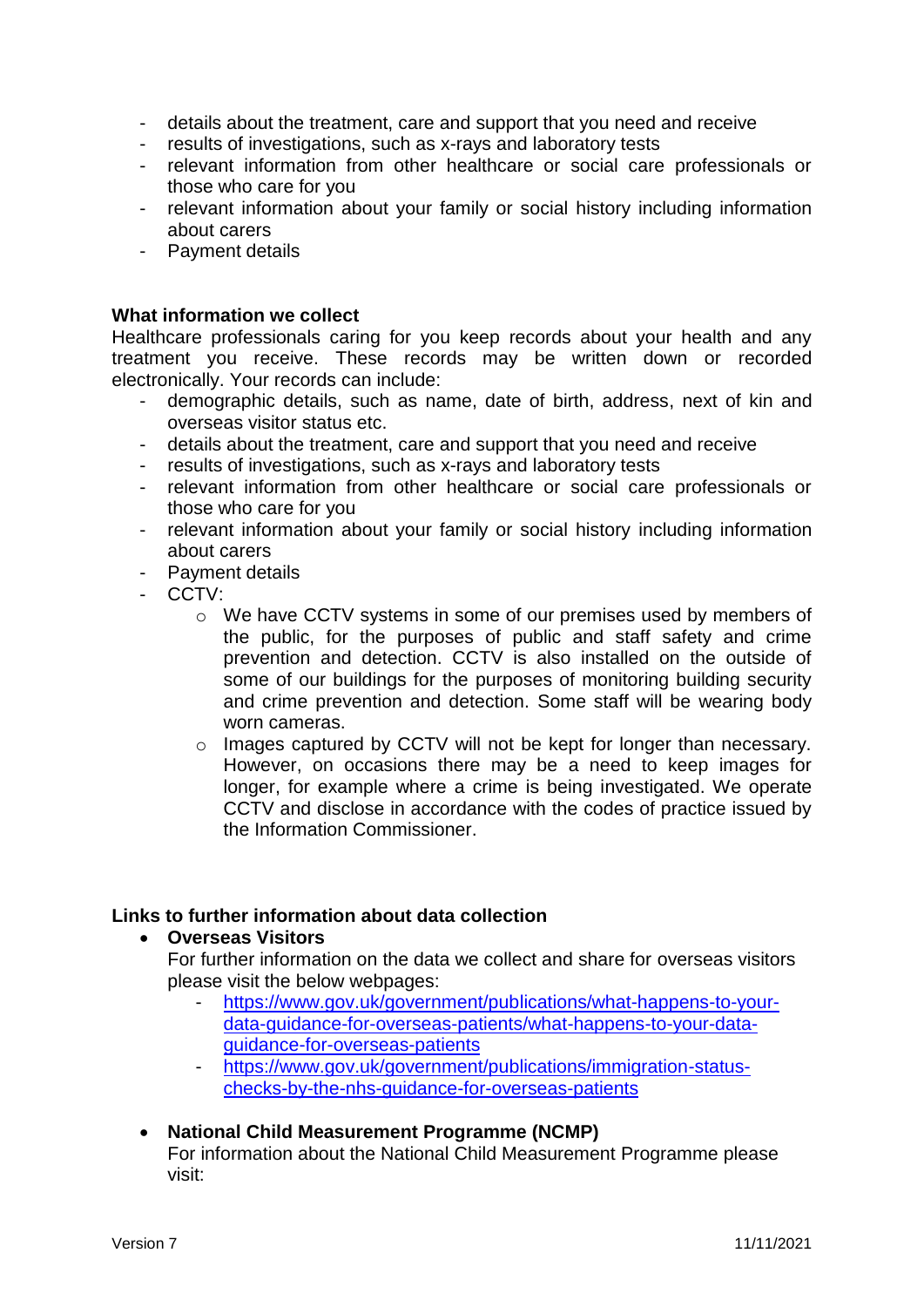[https://www.nhs.uk/live-well/healthy-weight/national-child-measurement](https://www.nhs.uk/live-well/healthy-weight/national-child-measurement-programme)[programme](https://www.nhs.uk/live-well/healthy-weight/national-child-measurement-programme)

**Grow and Learn**

For information about the Grow and Learn please visit: <https://www.northyorks.gov.uk/growandlearn>

### **Friends and Family Test**

For information about the Friends and Family Test please visit: <https://www.nhs.uk/using-the-nhs/about-the-nhs/friends-and-family-test-fft/>

 **Health Navigator – Clinical Coaching** For further information please visit: [https://www.hdft.nhs.uk/supporting-patients-of-harrogate-district-with](https://www.hdft.nhs.uk/supporting-patients-of-harrogate-district-with-proactive-health-coaching/)[proactive-health-coaching/](https://www.hdft.nhs.uk/supporting-patients-of-harrogate-district-with-proactive-health-coaching/) <https://www.hn-company.co.uk/hn-clinical-coaching-care/>

#### **Who we may share your information with**

We will share relevant information with the following main partner organisations:

- Other NHS Trusts and hospitals that are involved in your care
- General practitioners (GPs)
- Childrens Services including Early Help and Safeguarding
- Adult Services
- Education including Nurseries
- Police
- Dental practitioners
- Ambulance services
- Clinical Commissioning Groups, Local Area Teams and other NHS bodies such as NHS Digital
- Voluntary and private sector providers working with the NHS
- Professional bodies such as the General Medical Council and the Nursing and Midwifery Council

We will not disclose your information to any other third parties without your permission unless there are exceptional circumstances, such as a serious crime has been committed, there is a risk to the public or staff or we have a legal duty to pass on information.

#### **How we maintain the confidentiality of your information**

We are committed to protecting your privacy and will only use information collected lawfully in accordance with data protection legislation.

Every member of staff who works for an NHS organisation has a legal obligation to keep information about you confidential. Staff also undertake annual data security training.

# **How long we keep your information for**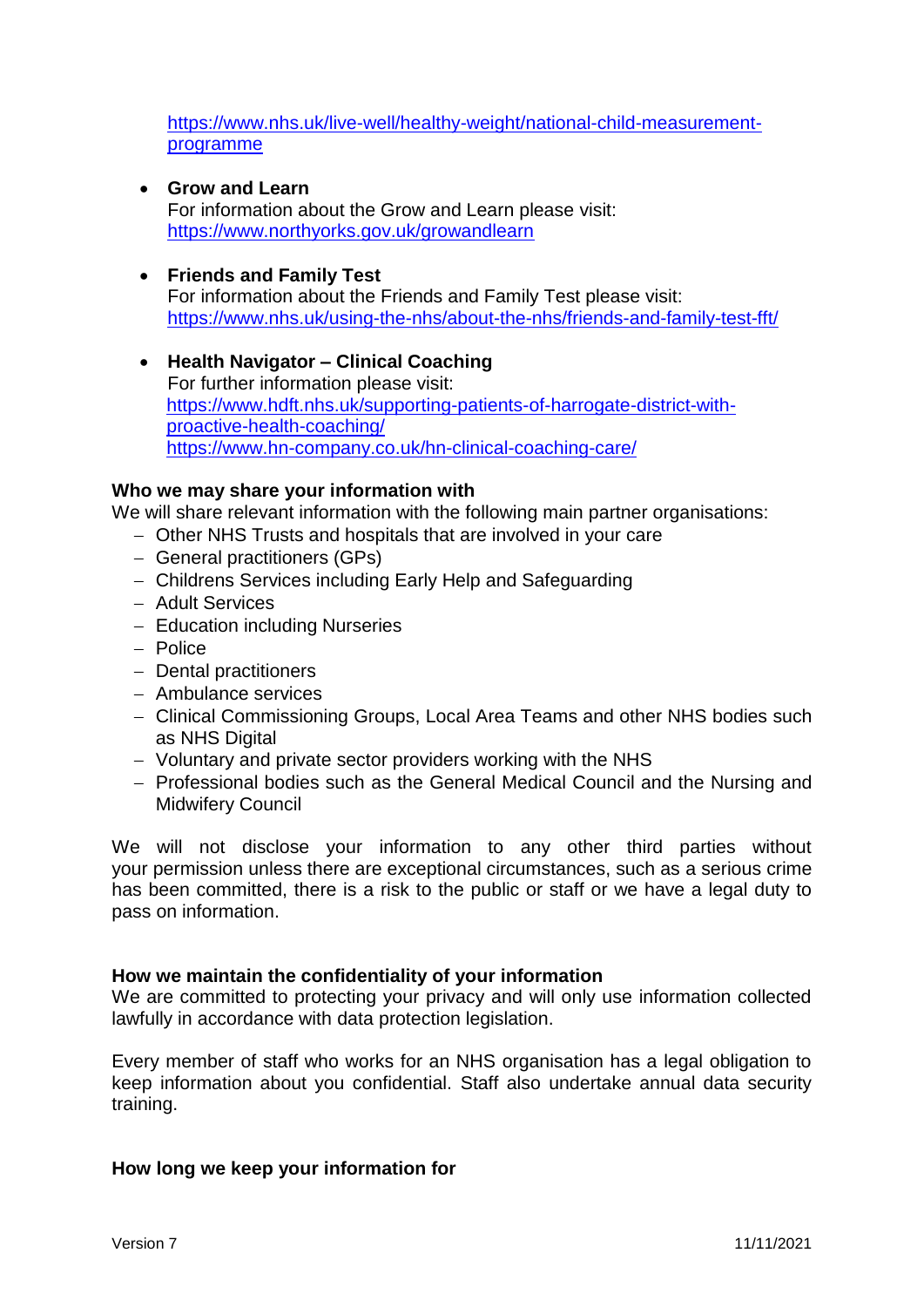We store information for the time stipulated in Records Management Code of Practice [https://www.nhsx.nhs.uk/information-governance/guidance/records](https://www.nhsx.nhs.uk/information-governance/guidance/records-management-code/)[management-code/](https://www.nhsx.nhs.uk/information-governance/guidance/records-management-code/)

# **Your rights**

Data protection laws give individuals rights in respect of the personal information that we hold about you. These are:

- 1. To be informed why, where and how we use your information.
- 2. To request access to your information.
- 3. To request information to be corrected if inaccurate or incomplete.
- 4. To request for your information to be deleted or removed where there is no need for us to continue processing it.
- 5. To request us to restrict the use of your information.
- 6. To request us to copy or transfer your information from one IT system to another in a safe and secure way, without impacting the quality of the information.
- 7. To object to how your information is used.
- 8. To challenge any decisions made without human intervention (automated decision making).

### **National Data Opt Out**

The information collected about you when you use our services can also be used and provided to other organisations for purposes beyond your individual care, for instance to help with:

- improving the quality and standards of care provided
- research into the development of new treatments
- preventing illness and diseases
- monitoring safety
- planning services

This may only take place when there is a clear legal basis to use this information. All these uses help to provide better health and care for you, your family and future generations. Confidential patient information about your health and care is only used like this where allowed by law.

Most of the time, anonymised data is used for research and planning so that you cannot be identified in which case your confidential patient information isn't needed.

You have a choice about whether you want your confidential patient information to be used in this way. If you are happy with this use of information you do not need to do anything. If you do choose to opt out your confidential patient information will still be used to support your individual care.

To find out more or to register your choice to opt out, please visit [www.nhs.uk/your](http://www.nhs.uk/your-nhs-data-matters)[nhs-data-matters.](http://www.nhs.uk/your-nhs-data-matters) On this web page you will:

- See what is meant by confidential patient information
- Find examples of when confidential patient information is used for individual care and examples of when it is used for purposes beyond individual care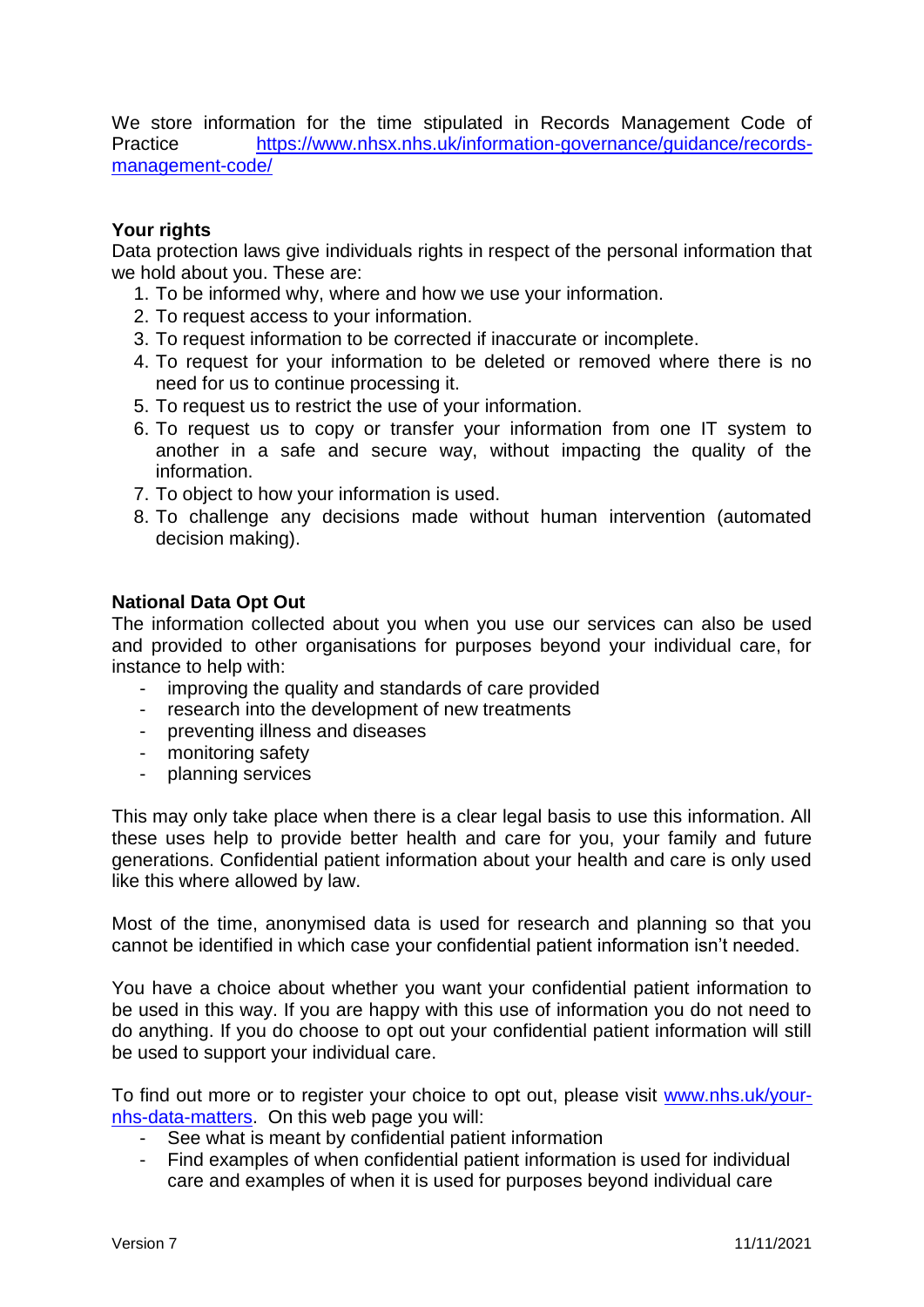- Find out more about the benefits of sharing data
- Understand more about who uses the data
- Find out how your data is protected
- Be able to access the system to view, set or change your opt-out setting
- Find the contact telephone number if you want to know any more or to set/change your opt-out by phone
- See the situations where the opt-out will not apply

You can also find out more about how patient information is used at: <https://www.hra.nhs.uk/information-about-patients/> (which covers health and care research); and <https://understandingpatientdata.org.uk/what-you-need-know> (which covers how and why patient information is used, the safeguards and how decisions are made)

You can change your mind about your choice at any time.

Data being used or shared for purposes beyond individual care does not include your data being shared with insurance companies or used for marketing purposes and data would only be used in this way with your specific agreement.

#### **Accessing to your information**

Data protection laws give you the right to request access to your information. Further information on how to request your information can be found on the Access to Health Records Page: [https://www.hdft.nhs.uk/patients/our-commitment/access-to-health](https://www.hdft.nhs.uk/patients/our-commitment/access-to-health-records/)[records/](https://www.hdft.nhs.uk/patients/our-commitment/access-to-health-records/)

Access to Health Records Team Harrogate and District NHS Foundation Trust Harrogate District Hospital Lancaster Park Road **Harrogate** North Yorkshire HG2 7SX [hdft.accesstohealthrecords@nhs.net](mailto:hdft.informationgovernance@nhs.net) 01423 557469

#### **Requesting information to be corrected**

If you believe your health information is inaccurate or incomplete please contact your healthcare professional to request for the information to be corrected.

If you have changed address, GP, telephone number or name please inform the Appointment Centre on 01423 553373 if you use one of our hospital bases services. The Appointment Centre is open from 8am to 6pm Monday to Friday, excluding Bank Holidays. Please note that these opening hours may change due to staffing levels. If you use one of our satellite services please inform your healthcare professional.